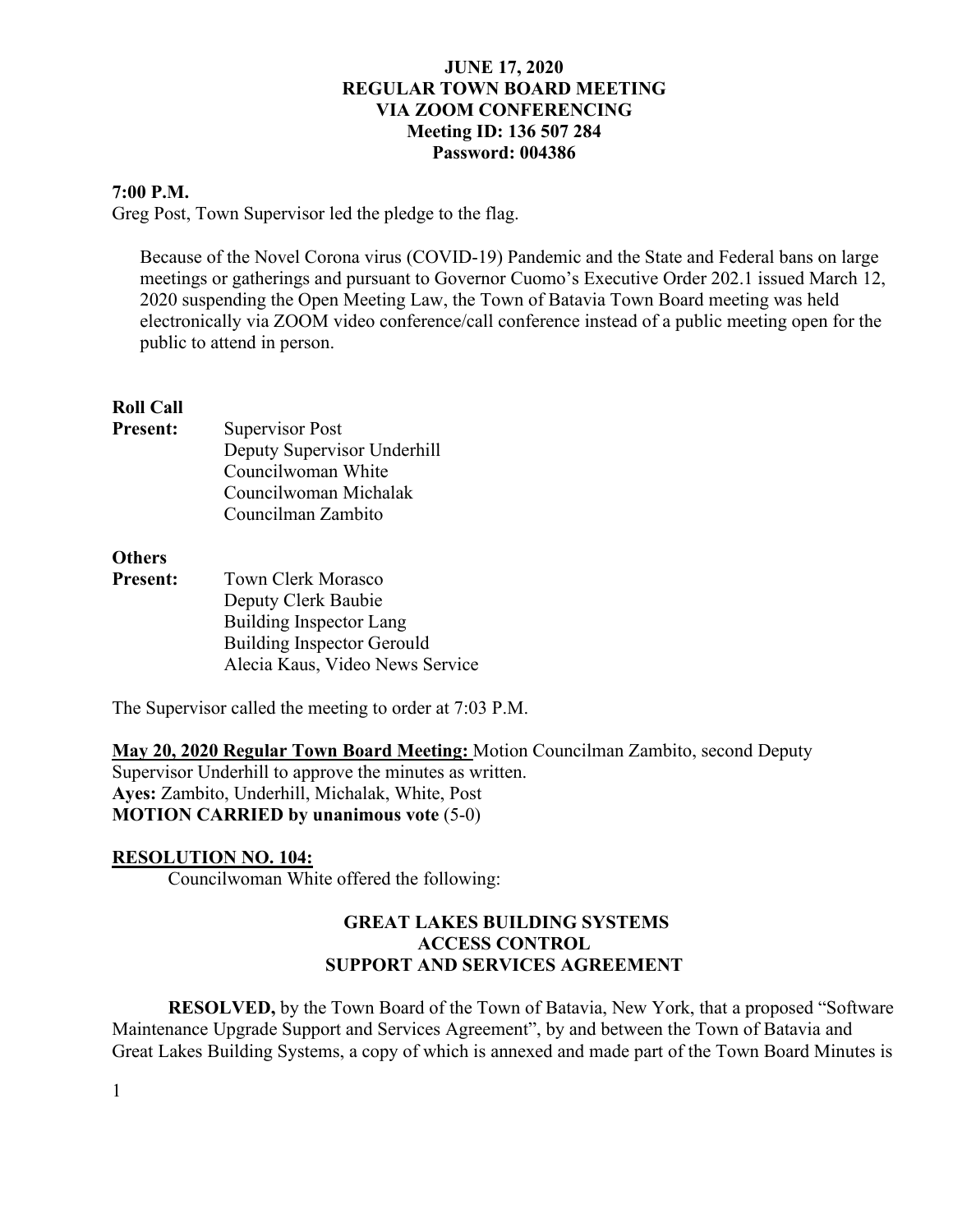hereby approved, at a cost of \$2,575.00 and the Town Supervisor is authorized and directed to execute this Agreement on behalf of the Town of Batavia; and be it

**FURTHER RESOLVED,** the expenditure will be appropriated from line item A1620.402.

**Second by**: Councilman Zambito **Ayes:** White, Zambito, Underhill, Michalak, Post **APPROVED by unanimous vote** (5-0)

#### **RESOLUTION NO. 105:**

Deputy Supervisor Underhill offered the following:

#### **TRAINING WORKSHOP**

**RESOLVED,** the Batavia Town Board hereby authorizes the following personnel to attend training workshops:

Hiedi Librock and Marcy Crandall- DR4480 Applicant Briefing Webinar (was) March 31, 2020 and April 2, 2020.

Sarah Sauka – LG Virtual Arts & Culture Day (was) May 27, 2020.

Hiedi Librock and Marcy Crandall- OSC Multi-year Capital Planning Webinar (was) June 3, 2020.

Hiedi Librock – OSC AUD filing Updates Webinar (was) June 10, 2020.

Michael Pullinzi- Walkability & Health Webinar (was) June 11, 2020.

Marcy Crandall- Waterline Technology Advancements Webinar (was) June 11, 2020.

Michael Pullinzi-SEQR Short EAF Webinar June 16, 2020.

Teressa Morasco, Marcy Crandall, and Hiedi Librock- OSC Internal Controls for Cash Receipts Webinar June 16, 2020.

Marcy Crandall- Advanced Metering Systems & Inventory Costs and Control Webinar.

**Second by: Councilwoman White Ayes:** Underhill, White, Michalak, Zambito, Post **APPROVED by unanimous vote** (5-0)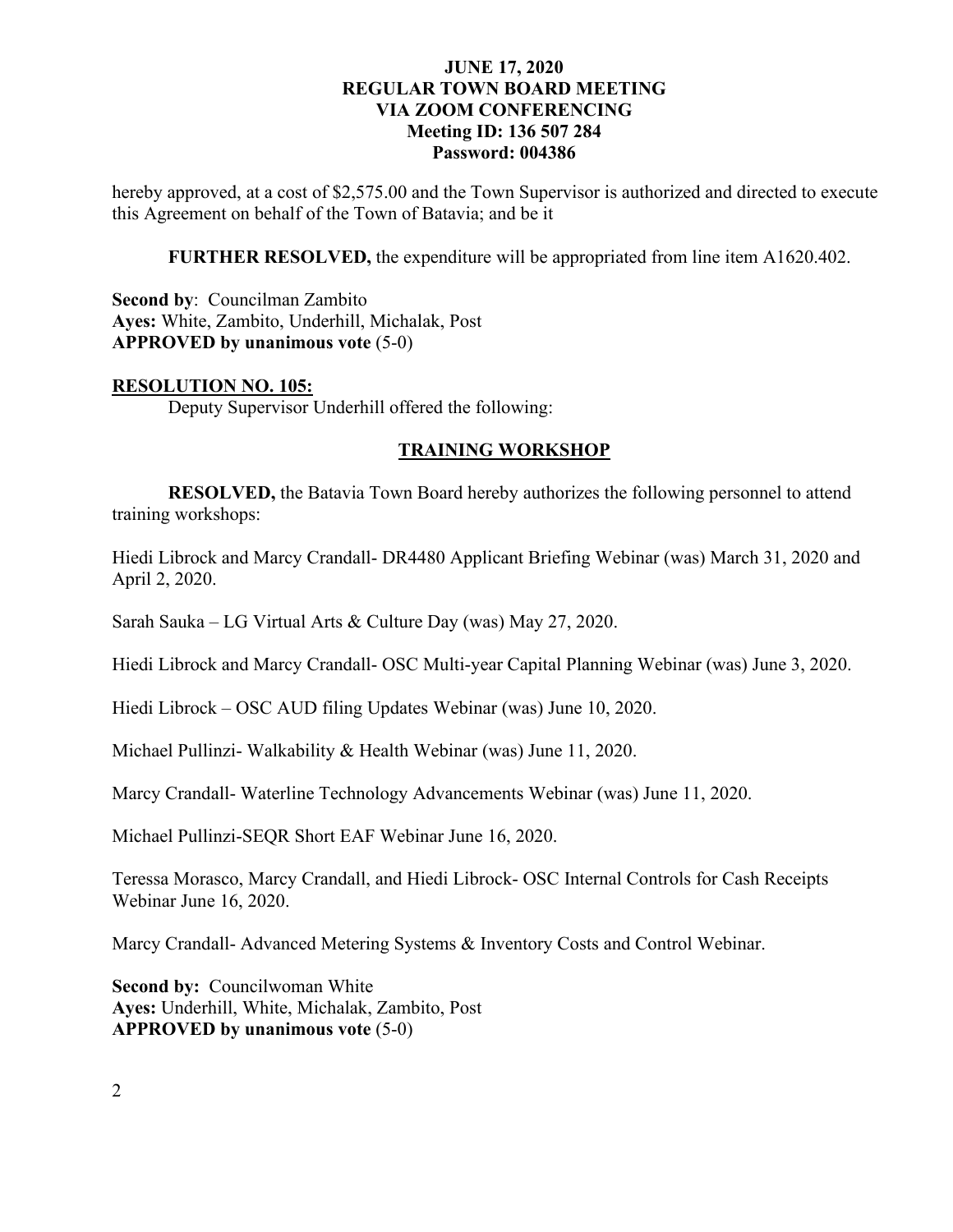#### **RESOLUTION NO. 106:**

Supervisor Post offered the following:

## **RE-APPOINTMENT TO PROPERTY MAINTENANCE BOARD OF APPEALS**

**WHEREAS,** in February 2019 a Property Maintenance Board of Appeals was established by Local Law 1 of 2019, amending the Building Construction and Fire Prevention Code of the Town of Batavia; and

**WHEREAS,** John Della Penna was appointed as an alternate member to serve a one-year term, expiring June 30, 2020; and

**WHEREAS,** Ms. Della Penna requests to be re-appointed to said Board.

#### **NOW, THEREFORE, BE IT**

**RESOLVED,** the Batavia Town Board hereby re-appoints John Della Penna to serve as an alternate member on the Town of Batavia Property Maintenance Board Appeals, for a one-year term effective July 1, 2020 to June 30, 2021.

**Second by:** Deputy Supervisor Underhill **Ayes:** Post, Underhill, Michalak, Zambito, White **APPROVED by unanimous vote** (5-0)

#### **RESOLUTION NO. 107:**

Councilwoman Michalak offered the following:

#### **JUNKYARD LICENSES**

**RESOLVED,** the Batavia Town Board hereby approves the annual Junkyard Licenses for Barsuk Recycling, LLC, Bushville Auto Parts and Herbert Diegelman Estate contingent upon the inspection and recommendation of the Building Inspector.

**Second by:** Deputy Supervisor Underhill **Ayes:** Michalak, Underhill, Zambito, White, Post **APPROVED by unanimous vote** (5-0)

#### **RESOLUTION NO. 108:**

Councilman Zambito offered the following:

#### **3104 WEST MAIN STREET ROAD**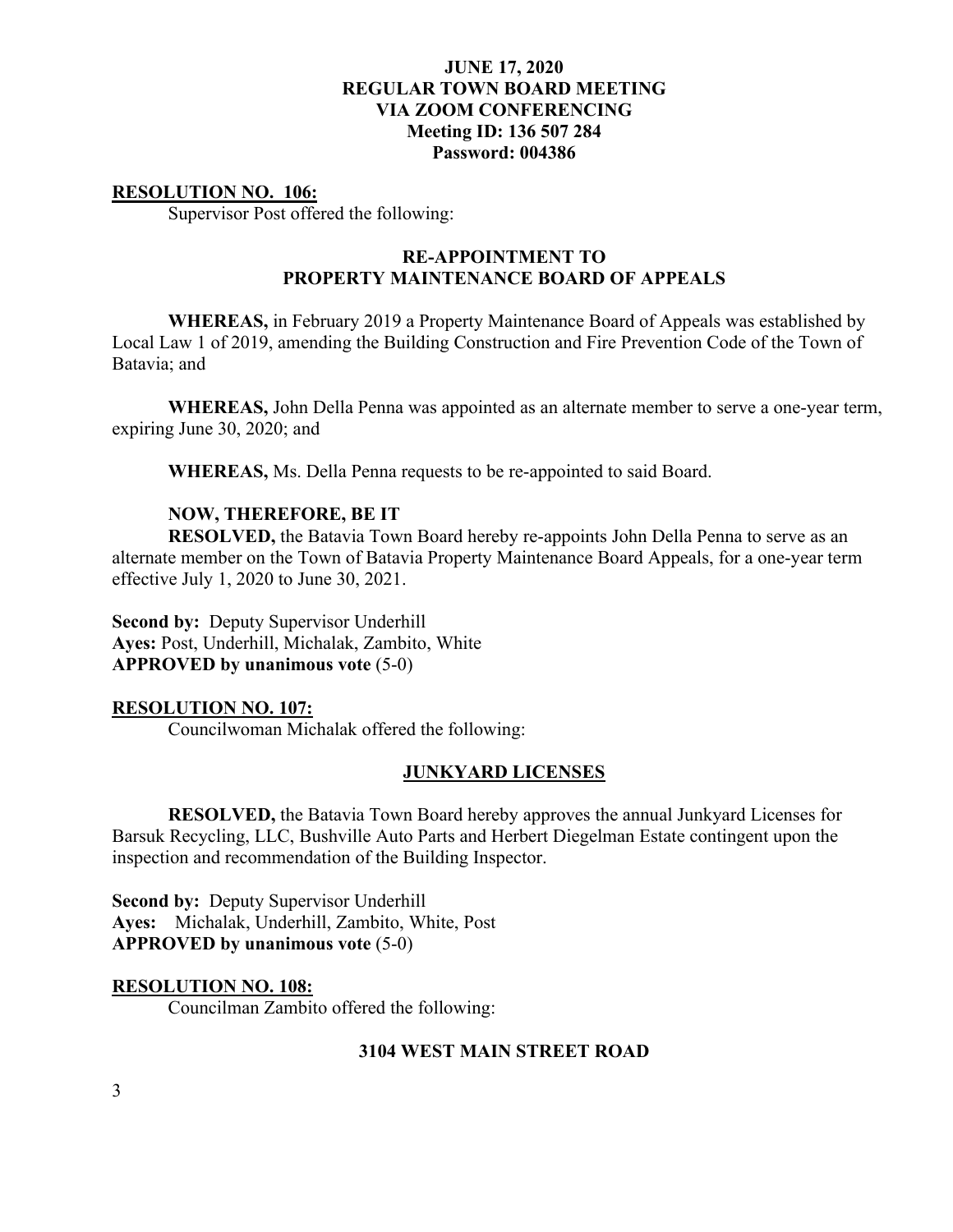## **3232 WEST MAIN STREET ROAD SOLAR ENERGY SYSTEM DECOMMISSIONING AGREEMENTS BORREGO SOLAR SYSTEMS, INCORPORATED OPERATORS 3104 BATAVIA SOLAR 1, LLC 3232 BATAVIA SOLAR 1, LLC**

**WHEREAS**, Borrego Solar Systems, Incorporated submitted applications to the Town of Batavia for Site Plan Approval of certain solar farm installations to be erected on the following parcels: 3104 West Main Street Road 3232 West Main Street Road; and

**WHEREAS,** the Town of Batavia Planning Board approved the applications on June 18, 2019, subject to the developer obtaining decommissioning bonds for such improvements in forms suitable to the Attorney for the Town, and

**WHEREAS**, the Attorney for the Town, in consultation with the Town Engineer, has presented separate Solar Energy System Decommissioning Agreements for each of the two (2) solar installations to be located in the Town for signature by the Town and the operator of each such installation, and

**WHEREAS**, the Town desires to approve the Decommissioning Agreements as presented.

#### **NOW, THEREFORE, BE IT**

**RESOLVED,** that the Supervisor is authorized to sign the following agreements, copies of which are annexed hereto and made a part of the Town Board Minutes:

Solar Energy System Decommissioning Agreement for 3104 West Main Street Road, Batavia, by and between the Town of Batavia and 3104 Batavia Solar 1, LLC

Solar Energy System Decommissioning Agreement for 3232 West Main Street Road, Batavia, by and between the Town of Batavia and 3232 Batavia, Solar, LLC

**Second by:** Councilwoman White **Ayes:** Zambito, White, Underhill, Michalak, Post **APPROVED by unanimous vote** (5-0)

#### **RESOLUTION NO. 109:**

Councilwoman White offered the following:

## **ACCEPTANCE OF SOLAR ENERGY SYSTEM DECOMMISSIONING BONDS 3104 WEST MAIN STREET ROAD 3232 WEST MAIN STREET ROAD**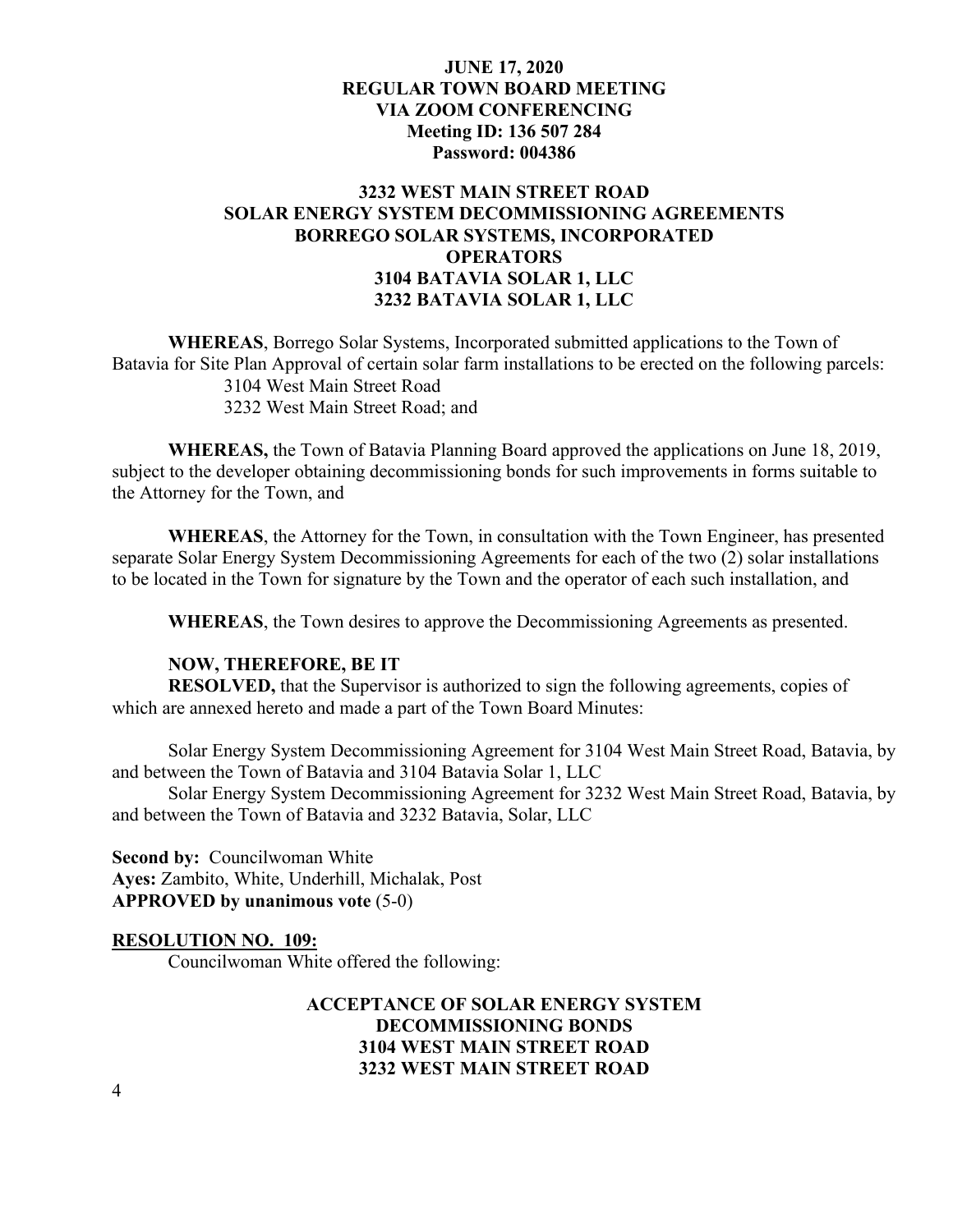## **BORREGO SOLAR SYSTEMS, INCORPORATED OPERATORS 3104 BATAVIA SOLAR 1, LLC 3232 BATAVIA SOLAR 1, LLC**

**WHEREAS**, the Town of Batavia approved entering into a Decommissioning Agreements June 17, 2020 with Operators, 3104 Batavia Solar 1, LLC and 3232 Batavia Solar 1, LLC for solar farm installations to be erected on the following parcels:

3104 West Main Street Road

3232 West Main Street Road; and

**WHEREAS,** the agreement stipulates, prior to the issuance of the Certificate of Compliance, the Operator shall execute and file, with the Town Clerk a bond reasonably acceptable to the Town Attorney and Engineer, in an amount sufficient for the removal of the Solar Energy System and subsequent restoration of the Property, and shall be based upon a Cost Certification prepared by the Operator's Engineer of record and

**WHEREAS**, the Attorney for the Town, in consultation with the Town Engineer, have reviewed and approve of the surety bonds and Cost Certification.

### **NOW, THEREFORE, BE IT**

**RESOLVED,** that the Batavia Town Board hereby accepts the Surety Bonds, along with the Cost Certifications prepared by the Operator's Engineer, which are annexed here to and made a part of the minutes for the following:

Solar Energy System Decommissioning Bond for 3104 West Main Street Road, Batavia, by and between the Town of Batavia and Borrego Solar Systems, Incorporated

Solar Energy System Decommissioning Bond for 3232 West Main Road, Batavia, by and between the Town of Batavia and Borrego Solar Systems, Incorporated.

**Second by:** Councilwoman Michalak **Ayes:** White, Michalak, Zambito, Underhill, Post **APPROVED by unanimous vote** (5-0)

#### **RESOLUTION NO. 110:**

Deputy Supervisor Underhill offered the following:

## **INTERMUNICIPAL AGREEMENT FOR WATER AND SEWER**

### **METER READING, BILLING AND COLLECTION**

**By and Between**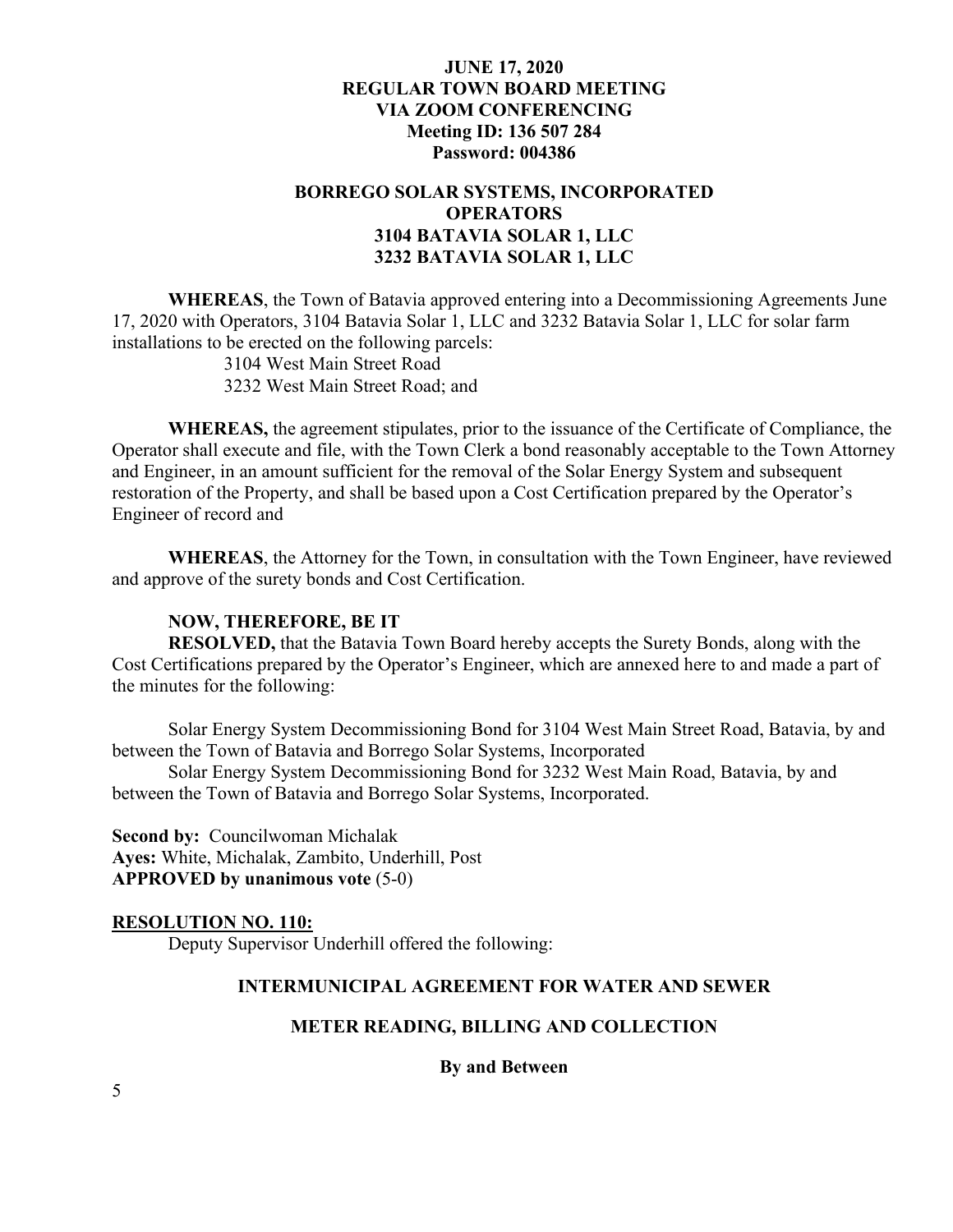#### **TOWN OF BATAVIA**

#### **And**

#### **VILLAGE OF ELBA**

**WHEREAS**, Elba presently maintains a water and sewer system and desires to contract with Batavia to perform water and sewer meter reading, billing and collection for Elba's customers connected thereto, and

**WHEREAS**, Batavia has the trained staff and equipment to perform water and sewer meter reading, billing and collection, and

**WHEREAS**, Batavia and Elba are authorized to enter into an intermunicipal agreement for water and sewer meter reading and billing pursuant to Article IX, Section 1 (c) of the New York State Constitution and Article 5-G of the New York State General Municipal Law, and desire to enter into said agreement for a term of twenty years, beginning on July 1, 2020.

#### **NOW, THEREFORE, BE IT**

**RESOLVED,** the Batavia Town Board hereby authorizes the Town to enter into an intermunicipal agreement for water and sewer meter reading, billing, and collection with the Village of Elba, a copy of which is annexed hereto and made a part of the minutes; and be it

**FURTHER RESOLVED**, the Batavia Town Board hereby authorizes the Supervisor to execute the aforementioned agreement.

**Second by:** Councilwoman Michalak **Ayes:** Underhill, Michalak, Zambito, White, Post **APPROVED by unanimous vote** (5-0)

## **INTERMUNICIPAL AGREEMENT FOR WATER AND SEWER METER READING, BILLING AND COLLECTION By and Between TOWN OF BATAVIA And VILLAGE OF ELBA**

6 **THIS AGREEMENT**, made the day of 3020, by and among the **TOWN OF BATAVIA**, a Municipal Corporation of the State of New York, with offices located at 3833 West Main Street Road, Batavia New York 14020, (hereinafter "Batavia"); and the **VILLAGE OF ELBA**, a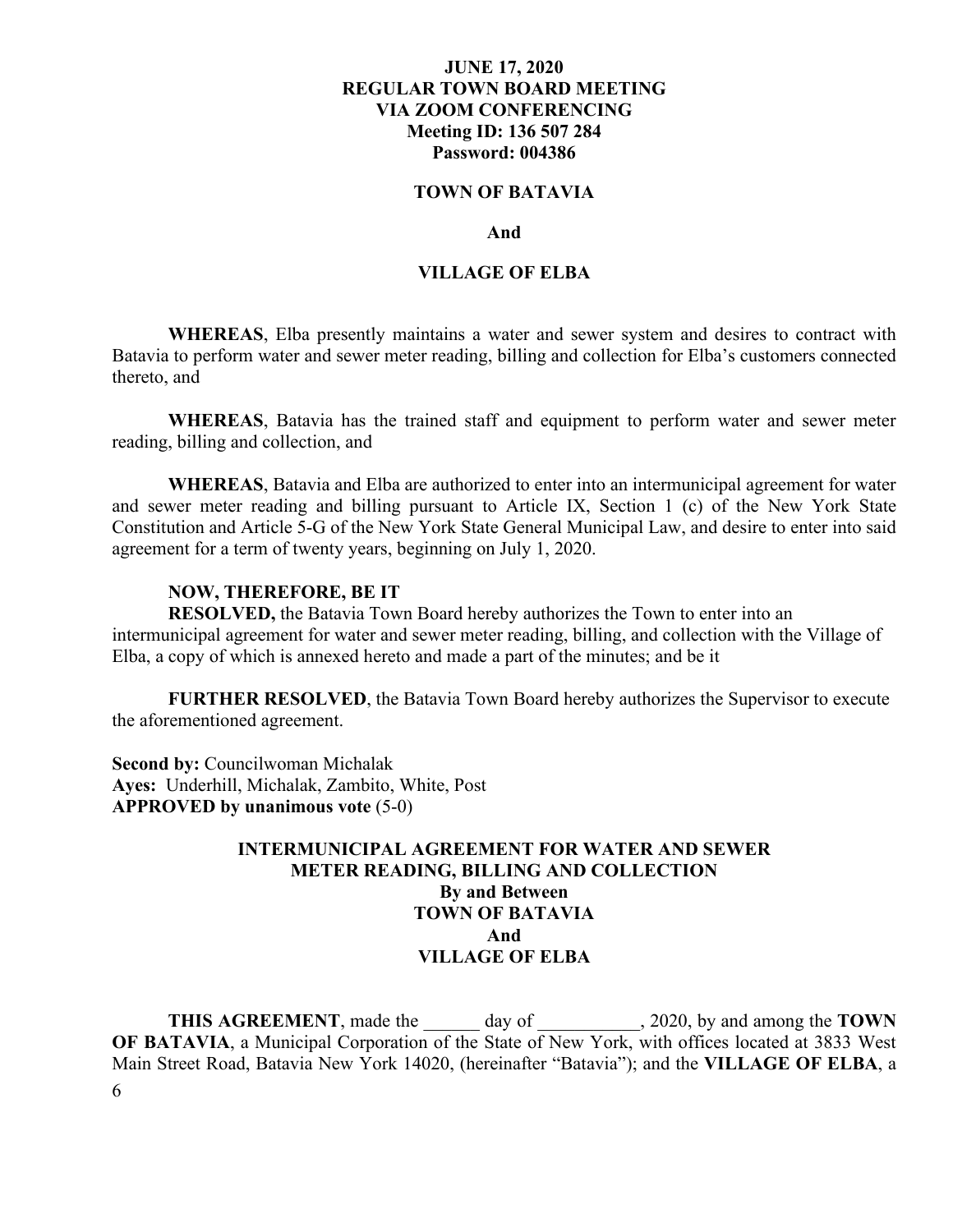Municipal Corporation of the State of New York, with offices located at 4 South Main Street, Elba, New York 14058, (hereinafter "Elba"); (hereinafter referred to collectively as the "Parties").

### **W I T N E S S E T H**:

**WHEREAS**, Elba presently maintains a water and sewer system and desires to contract with Batavia to perform water and sewer meter reading, billing and collection for Elba's customers connected thereto, and

**WHEREAS**, Batavia has the trained staff and equipment to perform water and sewer meter reading, billing and collection, and

**WHEREAS**, Batavia and Elba are authorized to enter into an intermunicipal agreement for water and sewer meter reading and billing pursuant to Article IX, Section 1 (c) of the New York State Constitution and Article 5-G of the New York State General Municipal Law, and desire to set forth the terms and conditions of their agreement,

**NOW, THEREFORE**, in consideration of the mutual covenants and agreements contained herein, it is agreed as follows:

- 1. Batavia's Responsibilities: Batavia shall provide the following services to Elba:
	- a. Electronically read all water and/or sewer meters of Elba's customers;
	- b. Mail all water and/or sewer invoices to all of Elba's customers at Batavia's sole cost and expense;
	- c. Reasonably respond to Elba's customers' water and/or sewer questions pertaining to invoices;
	- d. Collect all water and/or sewer rents invoiced by Batavia to Elba's customers. It is agreed that Elba customers may pay in person at the Batavia Town Hall, or by utilizing a drop box at the Elba Village Hall. The Parties agree to work in good faith to develop procedures for delivery of all payments made to the drop box to Batavia.
	- e. Notify customers when there is a high flow alarm. The Parties understand that Batavia is presently developing the capability to monitor high flows, and that notification of high flows cannot occur until all necessary tools are fully operational.
	- f. The Parties understand and agree that when an Elba customer's water and/or sewer rent payments are late, Batavia will not automatically notify the customer of past-due balances via mail or any other form of communication, and instead will include past due amounts, together with any penalties or interest, on the customer's next quarterly billing statement. No later than June 1st (about 30 days prior to the Elba tax warrant date) of each year of this Agreement, Batavia will send to Elba a list of water and/or sewer rents more than 30 days past due and outstanding as of May 15<sup>th</sup> of such year, so Elba may relevy any such past due charges.
	- g. Batavia will purchase at its sole cost and expense a software subscription for Williamson Law billing software to allow integration into Elba's accounting software.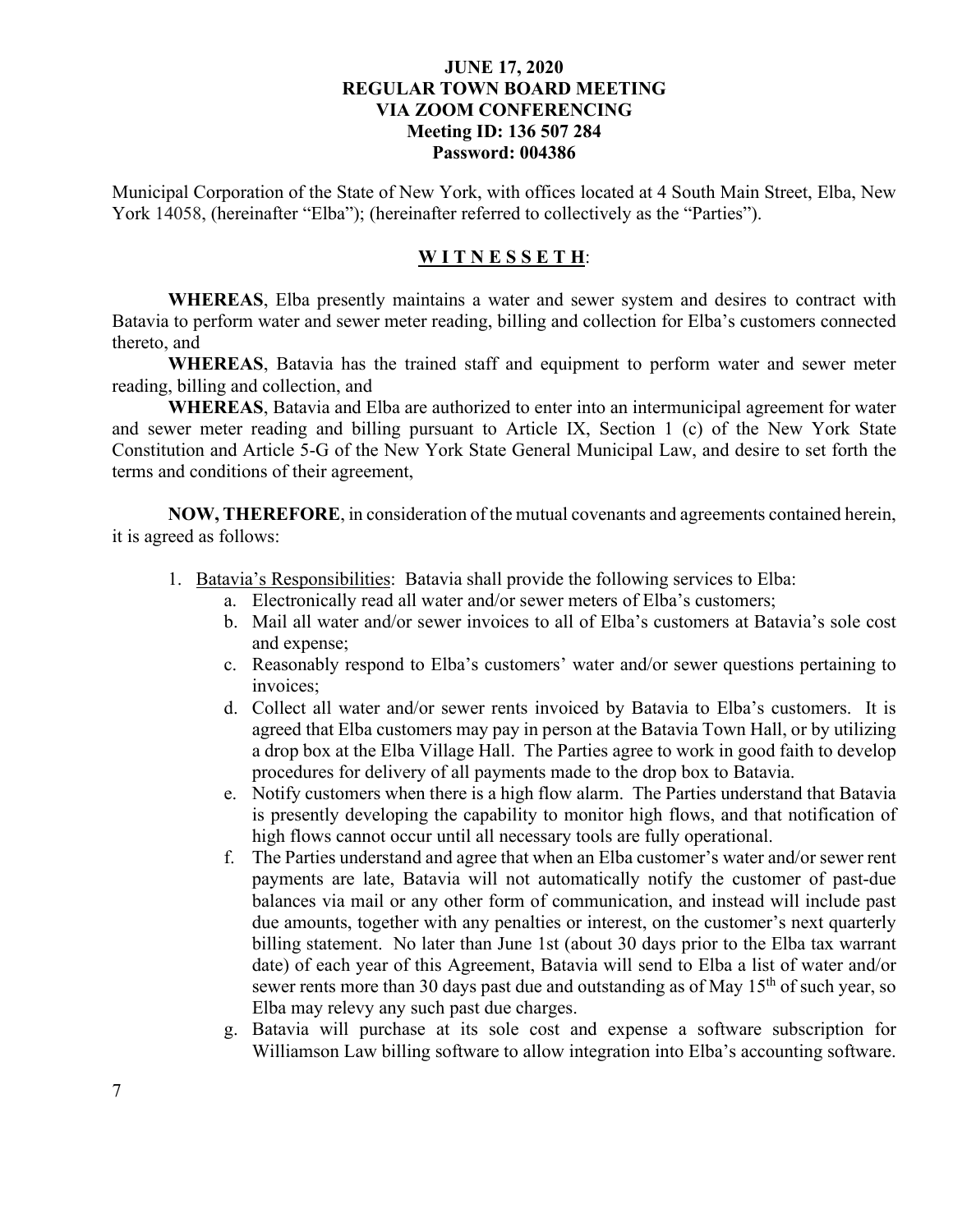- 2. Elba's Responsibilities: Elba's responsibilities during the term of this Agreement shall include the following:
	- a. Complete installation of automatic read system compatible with Batavia's existing software systems, together with the dedication of same to the Town of Batavia;
	- b. Manually read any meters that cannot be read electronically on a quarterly basis, and promptly provide readings to Batavia for billing purposes;
	- c. Respond to any and all Elba customers' billing inquiries that are not able to be reasonably addressed by Batavia;
	- d. Repair and/or replace any water meters or reading equipment that in Batavia's judgment are not working properly.
	- e. Complete any service shut-offs for nonpayment, as determined by Elba in its sole discretion.
- 3. Remittance Procedures. Batavia will remit water and/or sewer rent revenue to Elba at regular intervals to be determined and agreed between the Parties.
- 4. Use of Elba System by Batavia. In consideration for the services to be provided by Batavia to Elba, Elba agrees to dedicate at no additional cost or charge to Batavia Elba's newly installed automatic radio meter reading system for use by Batavia.
- 5. Term of Agreement. The term of this Agreement shall be twenty (20) years July 1, 2020 to June 30, 2040, unless either party provides written notice to the other of not less than one year of its intent to terminate this Agreement. In the event of receipt of such notice by either municipality, this Agreement shall terminate on the date recited in such notice.
- 6. Entire Agreement. There are no other Agreements or understandings, either oral or written, by and among the Parties effecting this Agreement. No changes, addition or deletions of any portions of this Agreement shall be valid or binding upon the Parties hereto, unless the same is approved in writing by the Parties.
- 7. No Assignment. This Agreement may not be assigned by any party, in whole or in part, without the prior written consent of both Parties.
- 8. Binding Effect. This Agreement shall be binding upon and shall inure to the benefit of both of the Parties hereto and their respective successors and permitted assigns.
- 9. Counterparts. This Agreement may be executed in several counterparts, each of which shall be an original and all which shall constitute the same instrument herein.
- **IN WITNESS WHEREOF** the Parties have last signed this Agreement the day and year first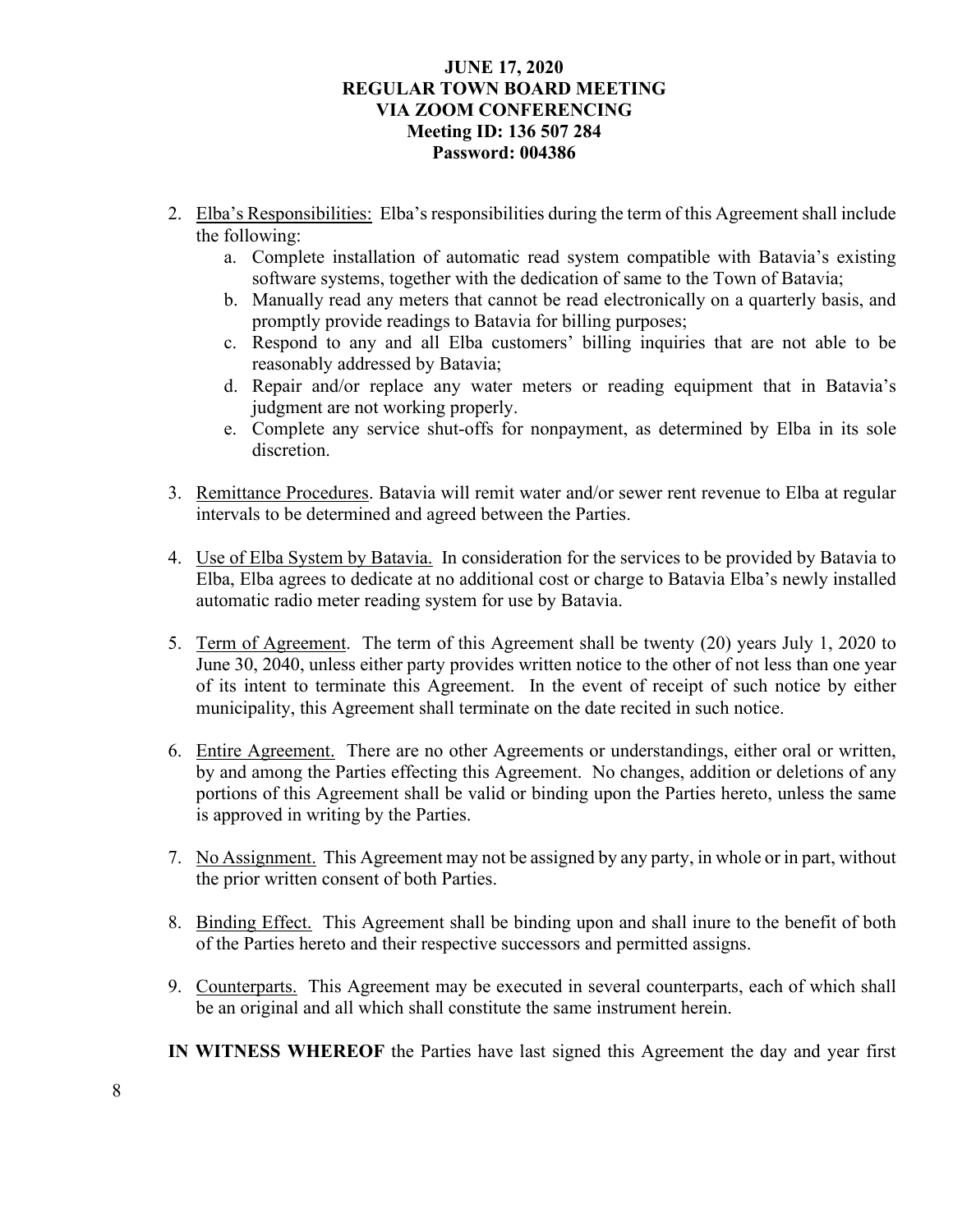written above.

#### TOWN OF BATAVIA

Gregory H. Post, Supervisor

State of New York County of Genesee \ ss.

On this day of 3020, before me, the undersigned, personally appeared Gregory H. Post, personally known to me or proved to me on the basis of satisfactory evidence to be the individual whose name is subscribed to the within instrument and acknowledged to me that he executed the same in his capacity, and that by his signature on the instrument, the individual, or the person upon behalf of which the individual acted, executed the instrument.

Notary Public

VILLAGE OF ELBA

Norman Itjen, Mayor

State of New York} County of Genesee} ss.

On this \_\_\_\_\_\_ day of \_\_\_\_\_\_\_\_\_\_\_, 2020, before me, the undersigned, personally appeared Norman Itjen, personally known to me or proved to me on the basis of satisfactory evidence to be the individual whose name is subscribed to the within instrument and acknowledged to me that she executed the same in her capacity, and that by her signature on the instrument, the individual, or the person upon behalf of which the individual acted, executed the instrument.

Notary Public

 $\overline{\phantom{a}}$ 

#### **RESOLUTION NO. 111:**

Supervisor Post offered the following:

## **COVID-19 CRISIS CARES ACT- RELIEF FUND**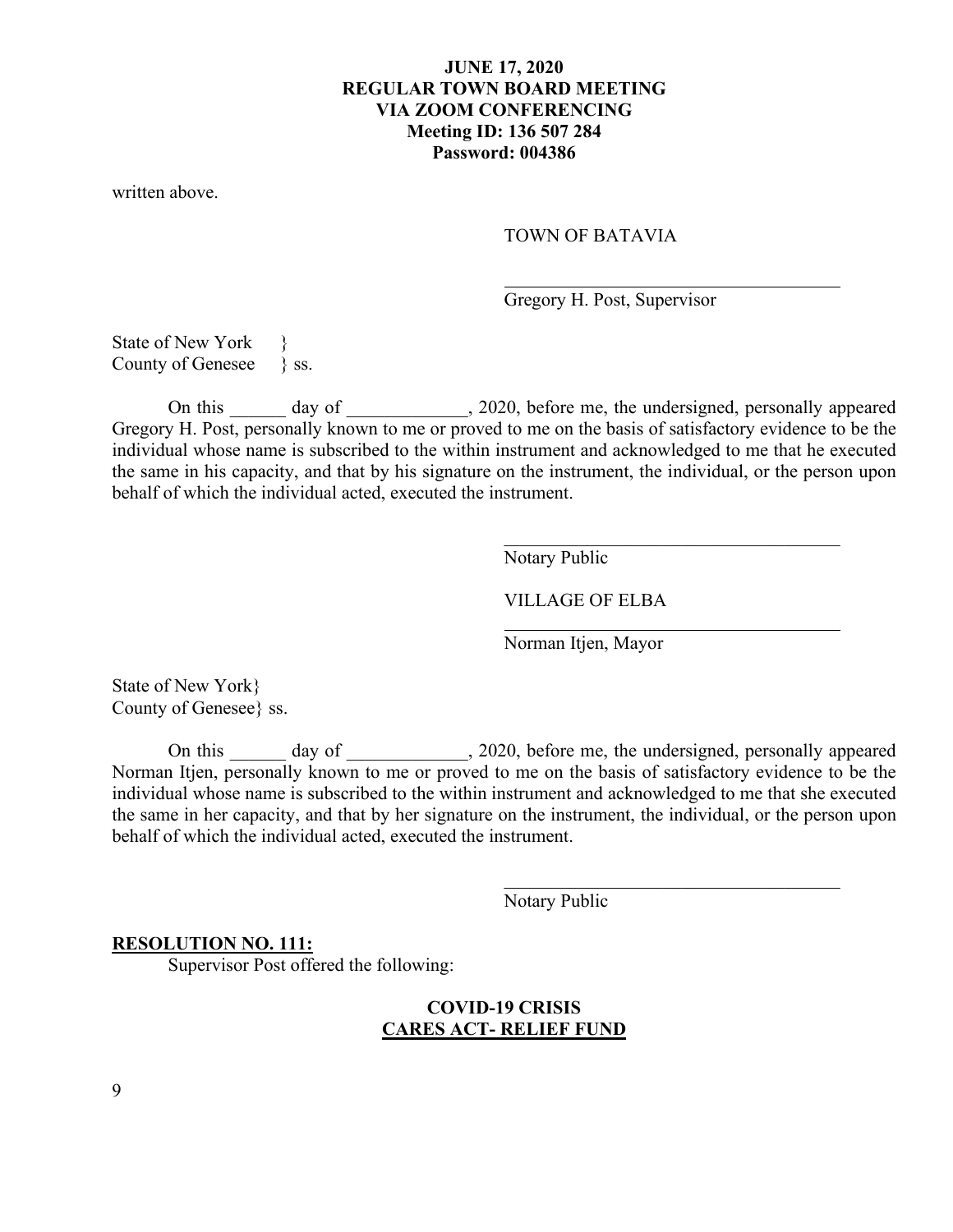**RESOLVED,** the Batavia Town Board hereby authorizes the Supervisor to send the attached letter to Governor Cuomo urging relieve funds received from the Coronavirus Aid, Relief, and Economic Security (CARES) Act be released to local governments.

## **Second by:** Deputy Supervisor Underhill **Ayes:** Post, Underhill, Michalak, Zambito, White **APPROVED by unanimous vote** (5-0)

The Supervisor explained that the CARES Act was 5.1 billion dollars NYS received 60 days ago from the Federal Government that was suppose to be distributed to the local governments.

## **RESOLUTION NO. 112:**

Councilwoman Michalak offered the following:

# **RESOLUTION IN SUPPORT OF LEGISLATION ASSEMBLY BILL 10492 AND SENATE BILL 8417 RELATING TO COVID-19 AMENDING FINANCE LAW**

**WHEREAS**, due to the COVID-19 pandemic, extraordinary expenses relating to it, and the anticipated shortfall of finances, Assembly Bill 10492 and Senate Bill 8417, offers an amend to the local finance law; and

**WHEREAS**, this legislation would give towns more options to address financial shortfalls at no cost to the state:

- 1. Allow BANS to rollover for seven years instead of 5 years
- 2. Allows towns to spend money from capital reserve funds for capital costs related to COVID-19 without being subject to a permissive referendum
- 3. Allows towns to temporarily borrow money from reserve funds for COVID-19 related expenses so long as at least 20% of what's borrowed is returned each fiscal year.
- 4. Gives town another year to pay back interfund advances.

## **NOW, THEREFORE, BE IT**

**RESOLVED**, the Batavia Town Board hereby supports legislation relating to COVID-19 amending the local finance law and hereby directs the Town Clerk to send a copy of said resolution to the Town's local state representatives.

**Second by:** Councilman Zambito

10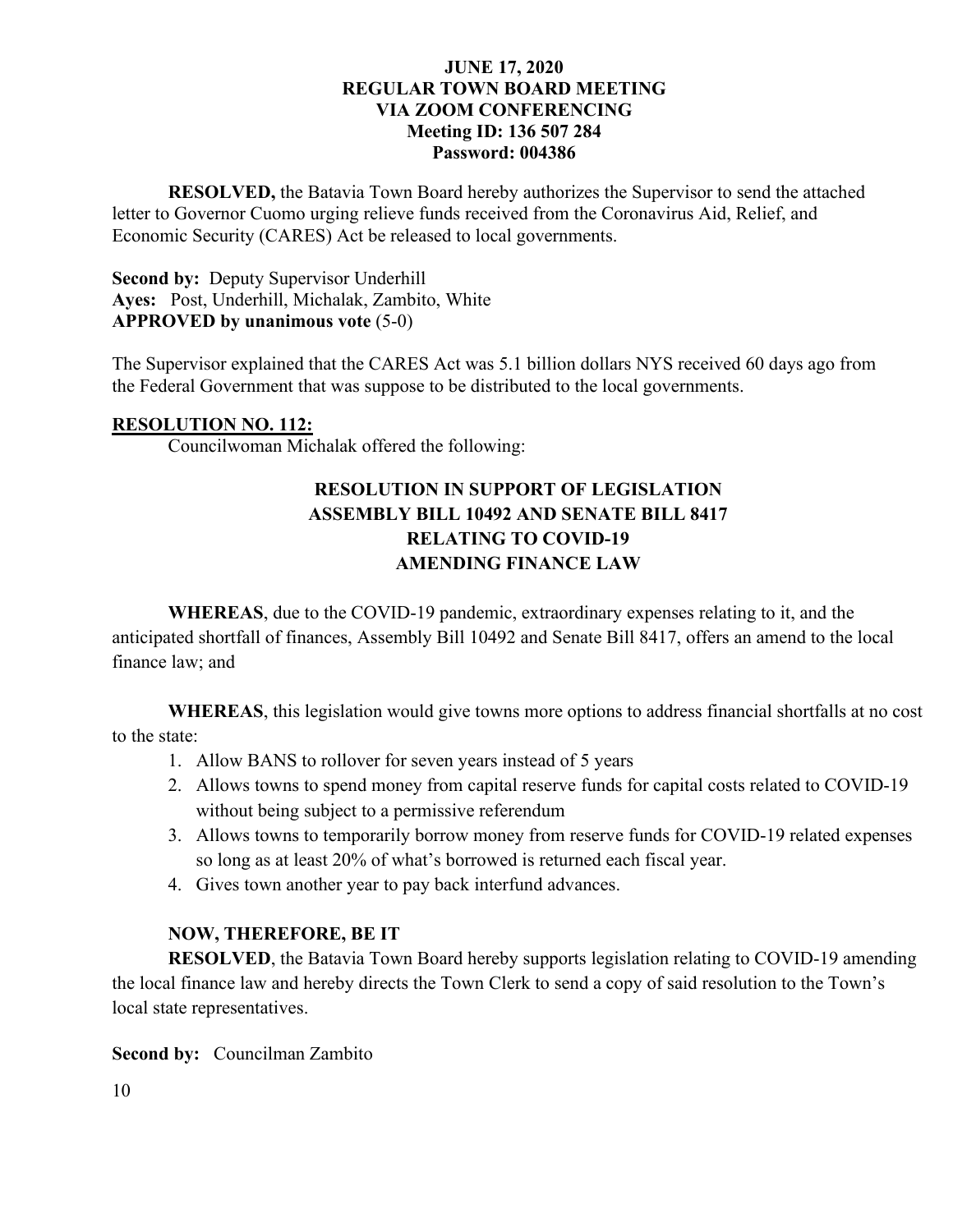## **Ayes:** Michalak**,** Zambito, White, Underhill, Post **APPROVED by unanimous vote (**5-0)

**Abstract No. 6-2020:** Motion Councilwoman Michalak, second Councilman Zambito to authorize the Supervisor to pay the following vouchers:

| General               | \$61,074.56  |
|-----------------------|--------------|
| Highway               | 58,305.47    |
| Sewer No. 1           | 14,548.37    |
| Sewer No. 2           | 24,796.28    |
| Water                 | 63,614.37    |
| <b>Bigelow Creek</b>  | 7,100.63     |
| <b>Ellicott Trail</b> | 528.40       |
| Agri-Bus PS           | 37,848.86    |
| Park Road             | 380.00       |
| <b>Total</b>          | \$268,196.94 |

Check numbers 22989 – 23003, 23005 – 23057, 23059 ACH: \$77,211.49 **Ayes:** Michalak, Zambito, White, Underhill, Post **MOTION CARRIED by unanimous vote** (5-0)

# **DEPARTMENT REPORTS:**

### **The Supervisor reported on the following departments:**

**Highway-** Engaged in completing Ellicott Trail, paving operations at 7 locations, and have been filling potholes.

**Water/Wastewater-** Working on repairs and update maintenance. Working with the Village of Elba to enter into an agreement for water/wastewater billing.

## **Building Inspector Dan Lang** reported on the following:

- Intermunicipal Agreements are working out well.
- With Phase Openings, been working with retail stores and churches
- There are a couple of new solar projects in the works
- Permits have been steady, there has been no slowdown

Bruce Gerould concurred. With the travel restrictions there have been a great number of pool, deck, and small addition permits.

## **Supervisor's Report:**

**Status Report** on expenditures and revenues is available for the Board's review. **GAM-** meeting is tomorrow evening at 7:00 p.m. via ZOOM

11